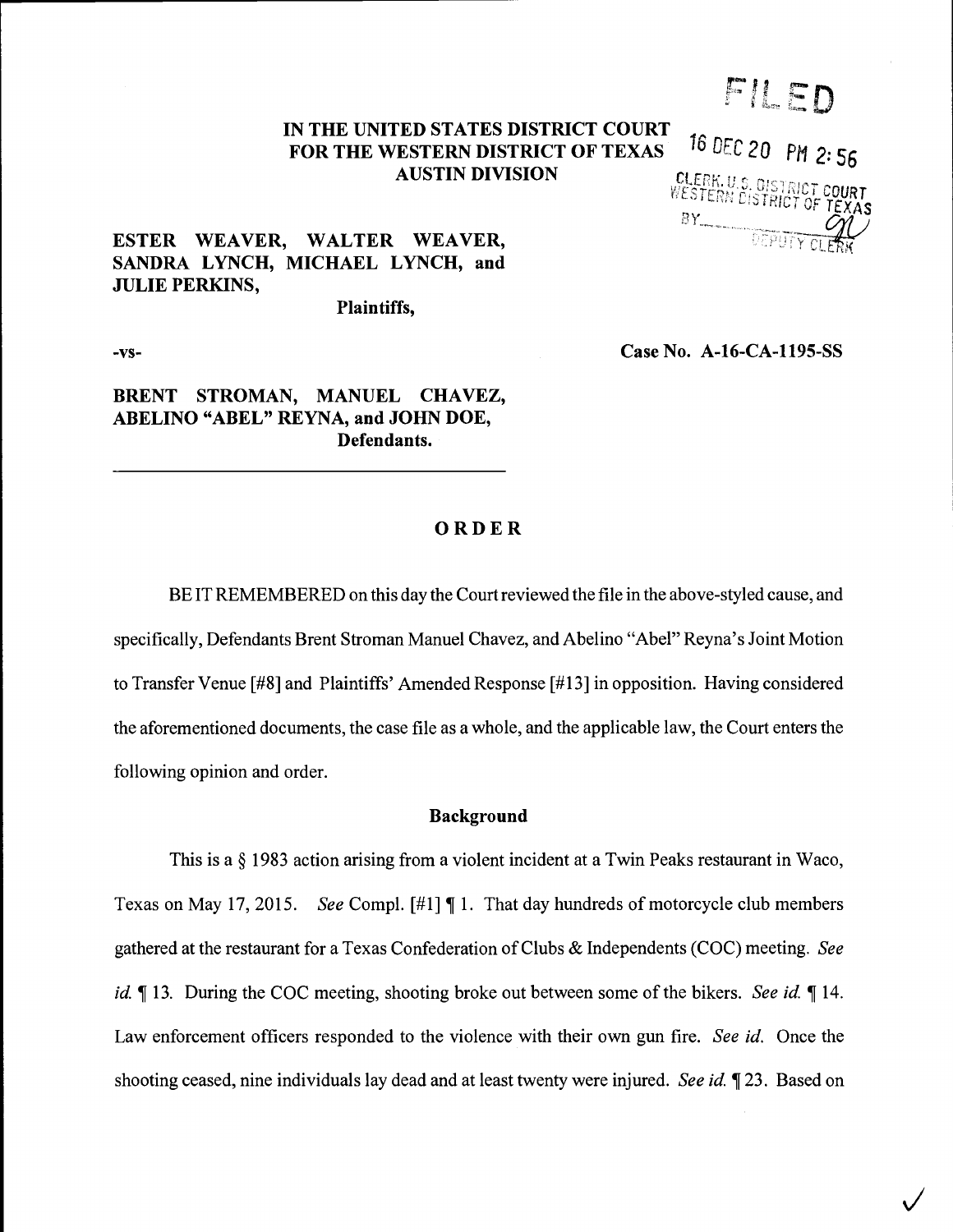a single affidavit, law enforcement officials arrested 177 persons, including Ester Weaver, Walter Weaver, Sandra Lynch, Michael Lynch, and Julie Perkins (collectively, Plaintiffs), and detained a number of other bikers. See id. ¶ 36; Am. Resp. [#13] at 3. While a grand jury in McLennan County indicted over 100 of those arrested for the felony of Engaging in Organized Criminal Activity with the Intent to Commit or Conspire to Commit Murder, Capital Murder, or Aggravated Assault, Plaintiffs have not yet been indicted. See Compl.  $[#1] \P[ 73, 90, 108, 126, 144.$ 

Plaintiffs brought this suit against Defendants Stroman, the Chief of the Waco Police Department, Chavez, a Waco police officer, and Reyna, the District Attorney of McLennan County, Texas (collectively, Defendants), claiming they were wrongfully arrested in violation of their Fourth and Fourteenth Amendment rights and alleging Defendants conspired to deprive them of those rights.<sup>1</sup> See id.  $\P$ [145-172. Specifically, Plaintiffs argue the arrest warrant Defendants obtained was based on a "template" affidavit which failed to provide any particularized facts, contained false and materially misleading statements, and conflicted with evidence showing Plaintiffs were not involved in the violence. See id.  $\P$  39–50. Instead of particularized facts, Plaintiffs state their arrests were based on "motorcycle club association and/or clothing, patches, key chains, etc. that Defendants arbitrarily decided reflected 'support'" for two of the rival biker clubs involved in the shooting. Id.  $\P$  34.

<sup>&</sup>lt;sup>1</sup> Ten other similar lawsuits have been brought against Defendants in the Austin Division. See Civil Action No. 1:15-CV-01040-SS, Bucy v. Stroman, et al.; Civil Action No. 1:15-CV-01041-SS, Clendennen v. Stroman, et al.; Civil Action No. 1:15-CV-01042-SS, Bergman v. Stroman, et al.; Civil Action No. 1:15-CV-01043-SS, Adame v. Stroman, et al.; Civil Action No. 1:15-CV-01044-SS, Salinas v. Stroman, et al.; Civil Action No. 1:15-CV-01045-SS, Vensel v. Stroman, et al.; Civil Action No. 1:16-CV-00575-SS, Obledo v. Stroman, et al.; Civil Action No. 1:16-CV-00599-SS, Terwilliger, et al. v. Stroman, et al.; Civil Action No. 1:16-CV-00648-SS, Rhoten, et al. v. Stroman, et al.; Civil Action No. 1:16-CV-1195-SS, Eaton, et al. v. Stroman, et al.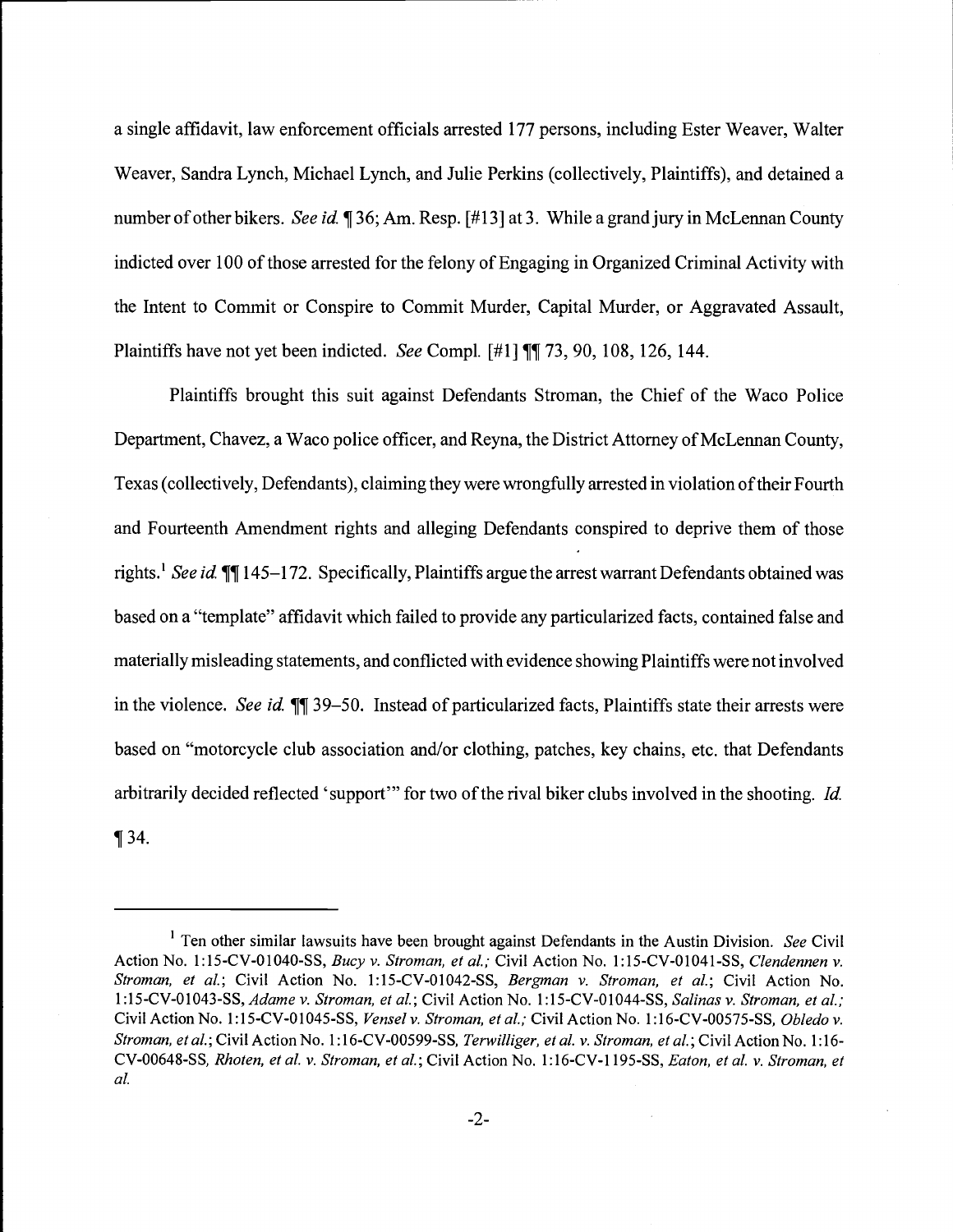Defendants now move to transfer venue from the Austin Division of the Western District of Texas to the Waco Division. See Mot. [#8] at 1. In support, Defendants allege the following venue facts:

- All Defendants work and reside within McLennan County, Texas, which the Waco  $\bullet$ Division serves. See id. [#6-1] Ex. D-1 (Reyna Affidavit); id. [#6-2] Ex. D-2 (Stroman Affidavit).
- The Twin Peaks restaurant is located in McLennan County. See id. [#6] [2.05.
- The bikers' arrests, detention, prosecution, and Grand Jury indictments occurred in McLennan County. See id.
- All of the records and evidence retained and/or considered by the Waco Police Department, McLennan County Criminal District Attorney's Office, the state courts, and the McLennan County Grand Jury are located in Waco. See id. ¶ 2.07.
- The "vast majority of potential witnesses reside in McLennan County," including law enforcement officials, prosecutors, judicial personnel, and residents of McLennan County. See id. ¶ 2.08.
- The federal courthouse in Waco is approximately 100 miles closer to the Waco  $\bullet$ Police Department and the Criminal District Attorney's Office than the Austin federal courthouse. See id.  $\P$ [2.09-2.10.
- Proceedings in the Austin Division would burden Defendants, witnesses, and the offices they serve, both in terms of time and expense. See id. 1 2.11.
- Keeping the cases in the Austin Division interferes with Defendants' counsels' ability to effectively represent their clients. See id.

In response, Plaintiffs assert the following facts relevant to venue:

 $\bullet$ Potential witnesses reside across Texas. See Am. Resp. [#13-1] Ex. P-i (Uribe Affidavit)  $\P$  2, 8. In particular, of the 244 bikers arrested or detained, only 53 are from Waco; the rest reside in a number of different cities and regions throughout Texas. See id. Similarly, the law enforcement personnel involved in the investigation included Department of Public Safety (DPS) officers from its Austin headquarters and surrounding cities. See id  $\P$ [2, 7.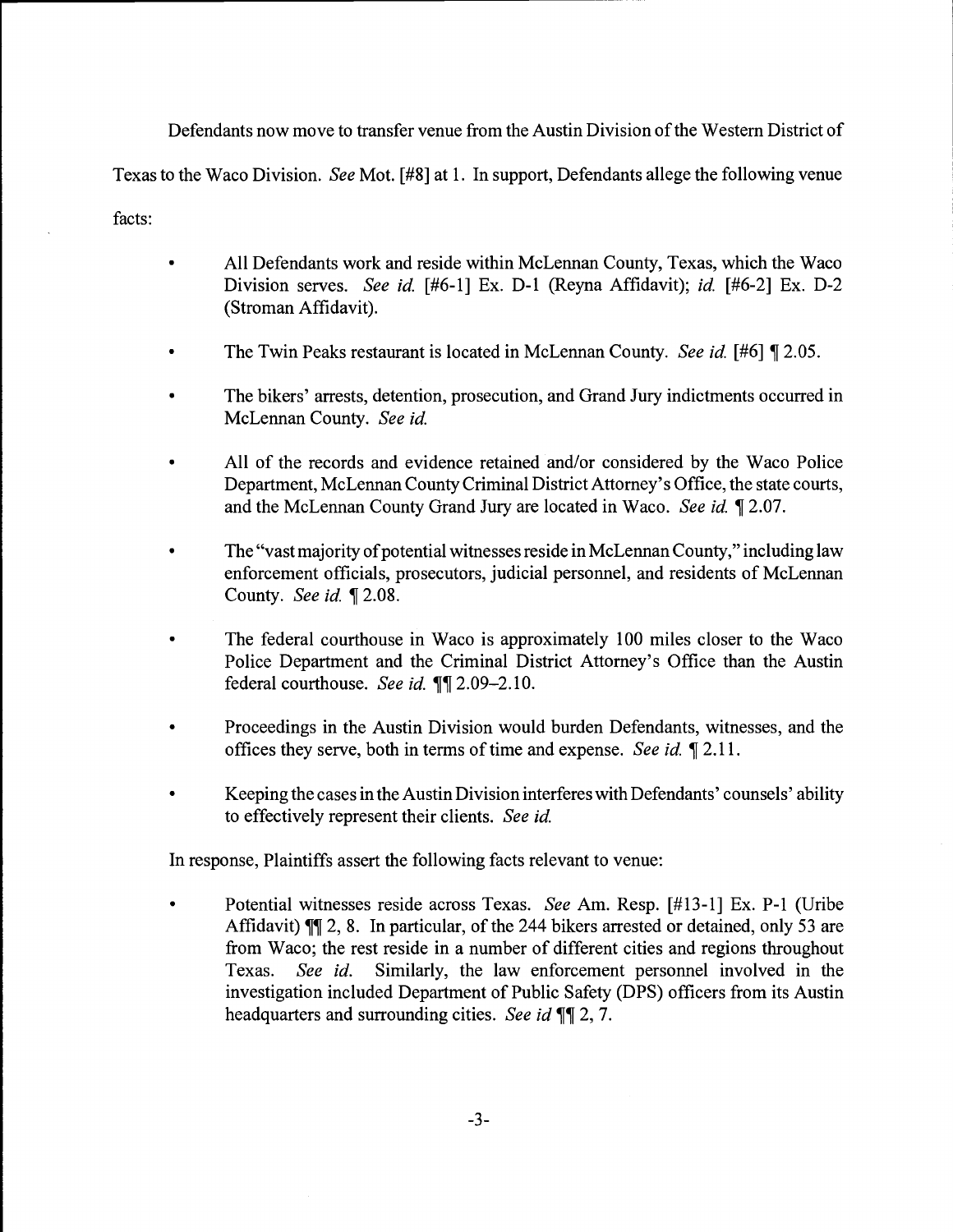- Significant evidence is located in Austin and in other parts of Texas other than Waco. See id. [#13] at 3–6. DPS officers obtained video recordings of the incident which are likely kept at DPS headquarters in Austin. See id. at 5. Both DPS and the Attorney General's Office of Texas maintain gang databases, which, along with personnel familiar with the databases, are likely located in the agencies' Austin headquarters. See id. at 5-6. Other law enforcement officials from across Texas may be involved in cell phone and computer analysis. See id. at 5. Finally, officers from the FBI San Antonio office as well as agents from the Bureau of Alcohol, Tobacco, Firearms, and Explosives Austin Field Office may have relevant knowledge. See id.
- The Waco community has been saturated with articles and statements prejudicing Plaintiffs. See id. at 6-8.

#### Analysis

## I. Standard for Transfer Under § 1404(a)

Defendants move to transfer this case for the convenience of parties and witnesses under 28 U.S.C. § 1404(a). Section 1404(a) provides: "For the convenience of the parties and witnesses, in the interest of justice, a district court may transfer any civil action to any other district or division where it might have been brought . . . ." 28 U.S.C.  $\S$  1404(a). "Section 1404(a) is intended to place discretion in the district court to adjudicate motions for transfer according to an 'individualized, case-by-case consideration of convenience and fairness."" Stewart Org., Inc. v. Ricoh Corp., 487 U.S. 22, 29 (1988) (quoting Van Duren v. Barrack, 376 U.S. 612, 622 (1964)). Because a plaintiff has the privilege of choosing the venue in which to file, the defendant bears the burden of proving a transfer of venue would be "clearly" more convenient for the parties and witnesses and in the interest of justice. See In re Volkswagen of Am. Inc., 545 F.3d 305, 315 (5th Cir. 2008) ("In re Volkswagen II"); Schexnider v. McDermott Int'l, Inc., 817 F.2d 1159, 1163 (5th Cir. 1987) ("[Tjhere is ordinarily a strong presumption in favor of the plaintiff's choice of forum that may be overcome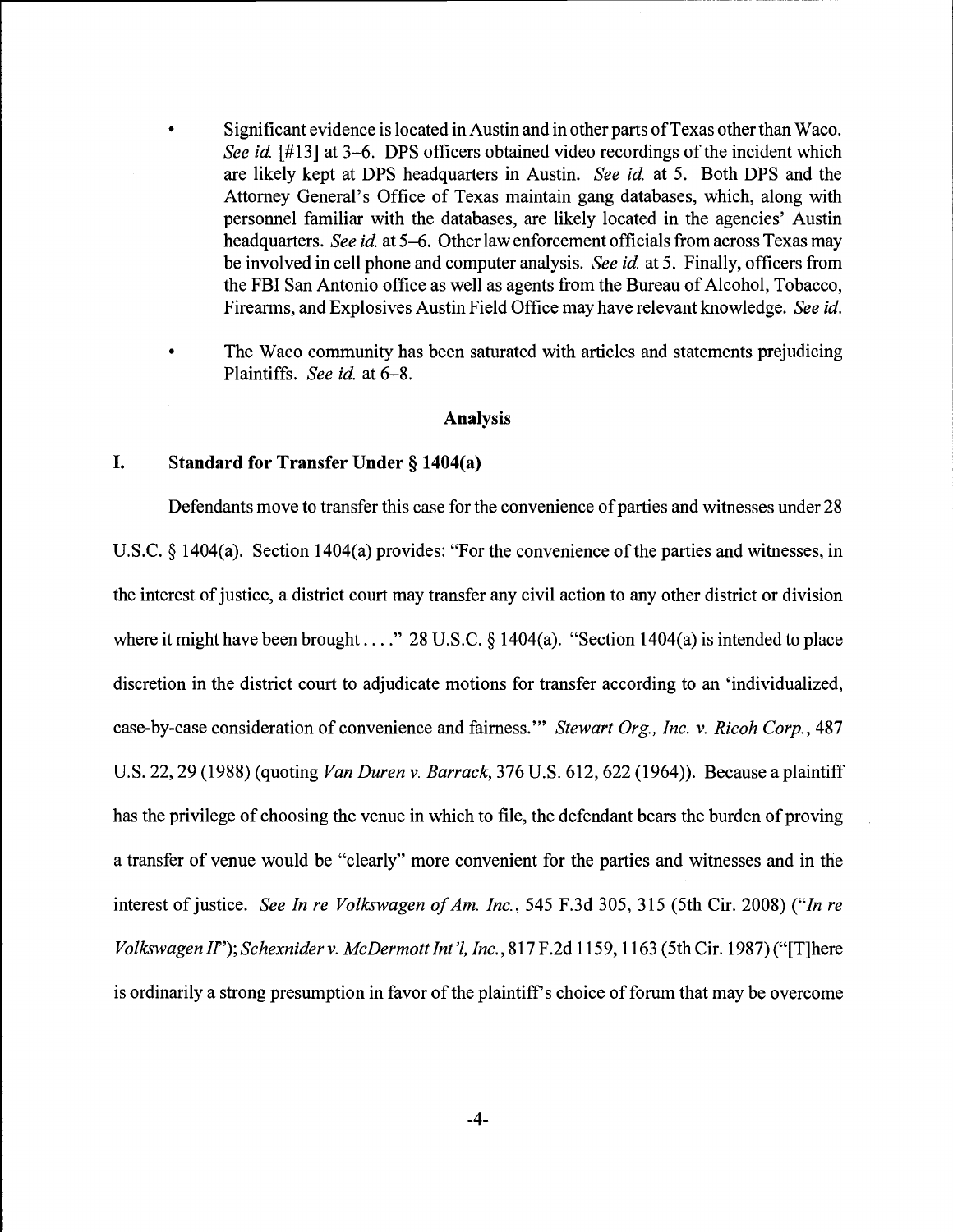only when the private and public interest factors clearly point towards trial in the alternative forum.")

The preliminary question under  $\S$  1404(a) is whether the action "might have been brought" in the destination venue. In re Volkswagen II, 545 F.3d at 312. After determining the suit could have been filed in the destination venue, the Court weighs the parties' private interests in convenience and the public interest in the fair administration of justice. Gulf Oil Corp. v. Gilbert, 330 U.S. 501, 508 (1974). The private interest factors are: "(1) the relative ease of access to sources of proof; (2) the availability of compulsory process to secure the attendance of witnesses; (3) the cost of attendance for willing witnesses; and (4) all other practical problems that make trial of a case easy, expeditious and inexpensive." In re Volkswagen AG, 371 F.3d 201, 203 (5th Cir. 2004) ("In re Volkswagen  $I'$ ) (citing Piper Aircraft Co. v. Reyno, 454 U.S. 235, 241 n.6 (1981)). The public interest factors include: "(1) the administrative difficulties flowing from court congestion; (2) the local interest in having localized interests decided at home; (3) the familiarity of the forum with the law that will govern the case; and (4) the avoidance of unnecessary problems of conflict of laws...." Id. Although these private and public factors apply to most transfer cases, "they are not necessarily exhaustive or exclusive," and no single factor is dispositive. In re Volkswagen II, 545 F.3d at 315.

#### II. Application

#### A. Destination Venue

The Court turns first to the preliminary question of whether the suit could have been filed originally in the destination venue. *Id.* at 312. An action may be brought in the district in which a substantial part of the events or omissions giving rise to the claim occurred. 28 U.S.C. § 1391(b)(2).

-5-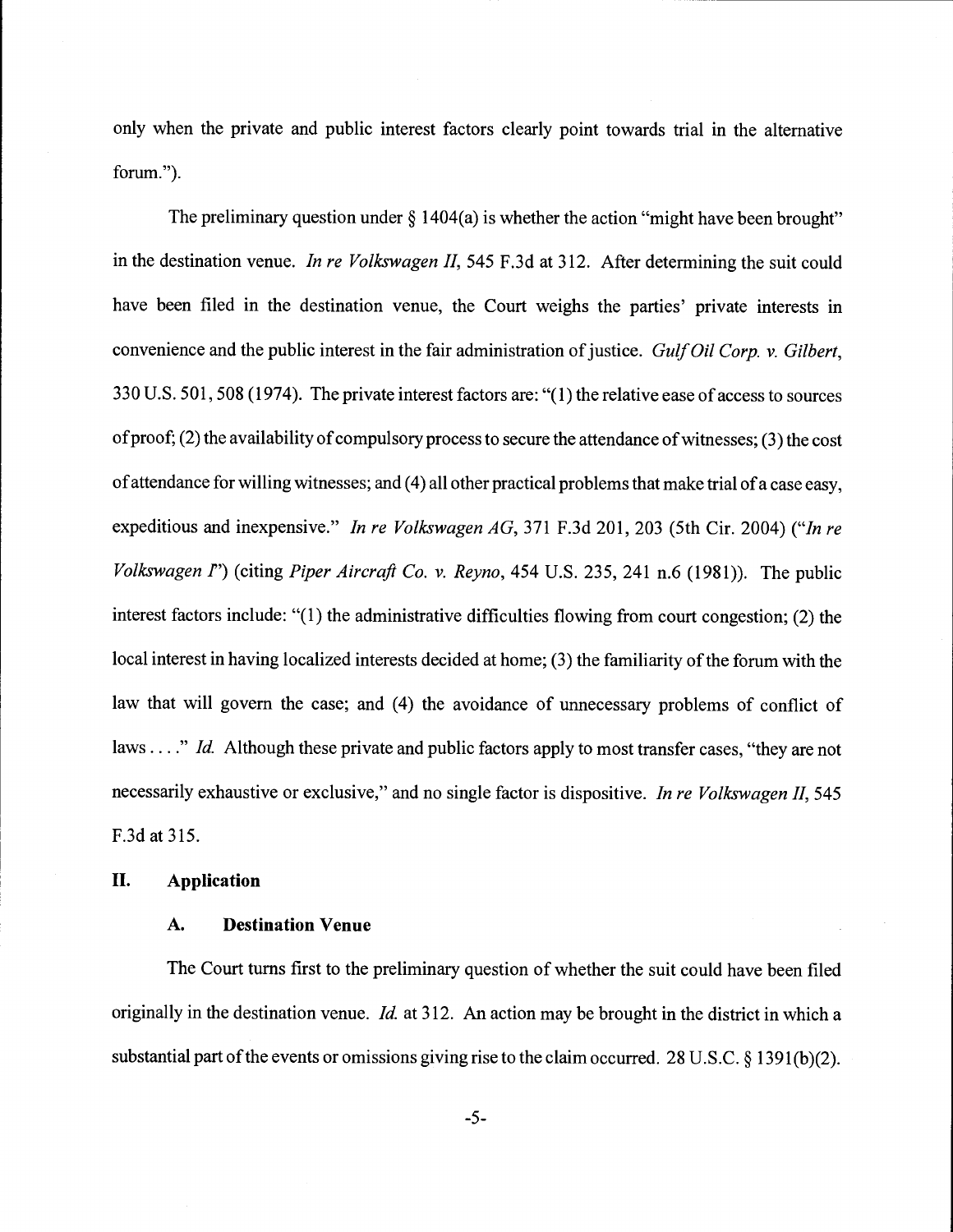There is no dispute the events leading to Plaintiffs' claim arose within the Western District of Texas. Thus, this case could have properly been brought in any division, including the Waco Division, within the Western District of Texas.

# B. Private Interest Factors

## 1. Relative Ease of Access to Sources of Proof

To demonstrate transfer will result in more convenient access to sources of proof, a movant must identify the sources of proof with specificity. J2 Glob. Comme'ns, Inc. v. Protus IP Sols., Inc., No. CIV A 6:08-CV-211, 2009 WL 440525, at \*2 (E.D. Tex. Feb. 20, 2009) (citing examples of movants identifying "sensitive [and bulky] physical evidence and a crash site"). Further, this factor is not generally given much weight in the § 1404 analysis given the ease in which information can be transferred with today's technology. See Mateos v. Select Energy Servs., L.L.C., 919 F. Supp. 2d 817, 822 (W.D. Tex. 2013).

Defendants do not identify specific evidence, stating instead that "[t]he records, information, evidence, and documentation of the Waco Police Department, McLennan County Criminal District Attorney's Office, the state courts, and the McLennan County Grand Jury are all located in Waco . . . ." Mot.  $[#8] \P 2.07$ ; see J2 Glob., 2009 WL 440525, at \*2 ("[O]ther than generally referring documents, [Defendants] have not identified any specific evidence, physical or otherwise."). Defendants' general statement fails to show transfer would make access to these sources of proof more convenient.<sup>2</sup>

<sup>&</sup>lt;sup>2</sup> Plaintiffs, on the other hand, do reference specific sources of proof located in Austin: video evidence obtain by DPS—which allegedly shows Plaintiffs did not participate in the violence—and evidence related to gang databases maintained by DPS and the Attorney General's Office. See Am. Resp. [#13] at 5-6. This evidence will likely be kept and maintained at the respective agencies' Austin headquarters. See id.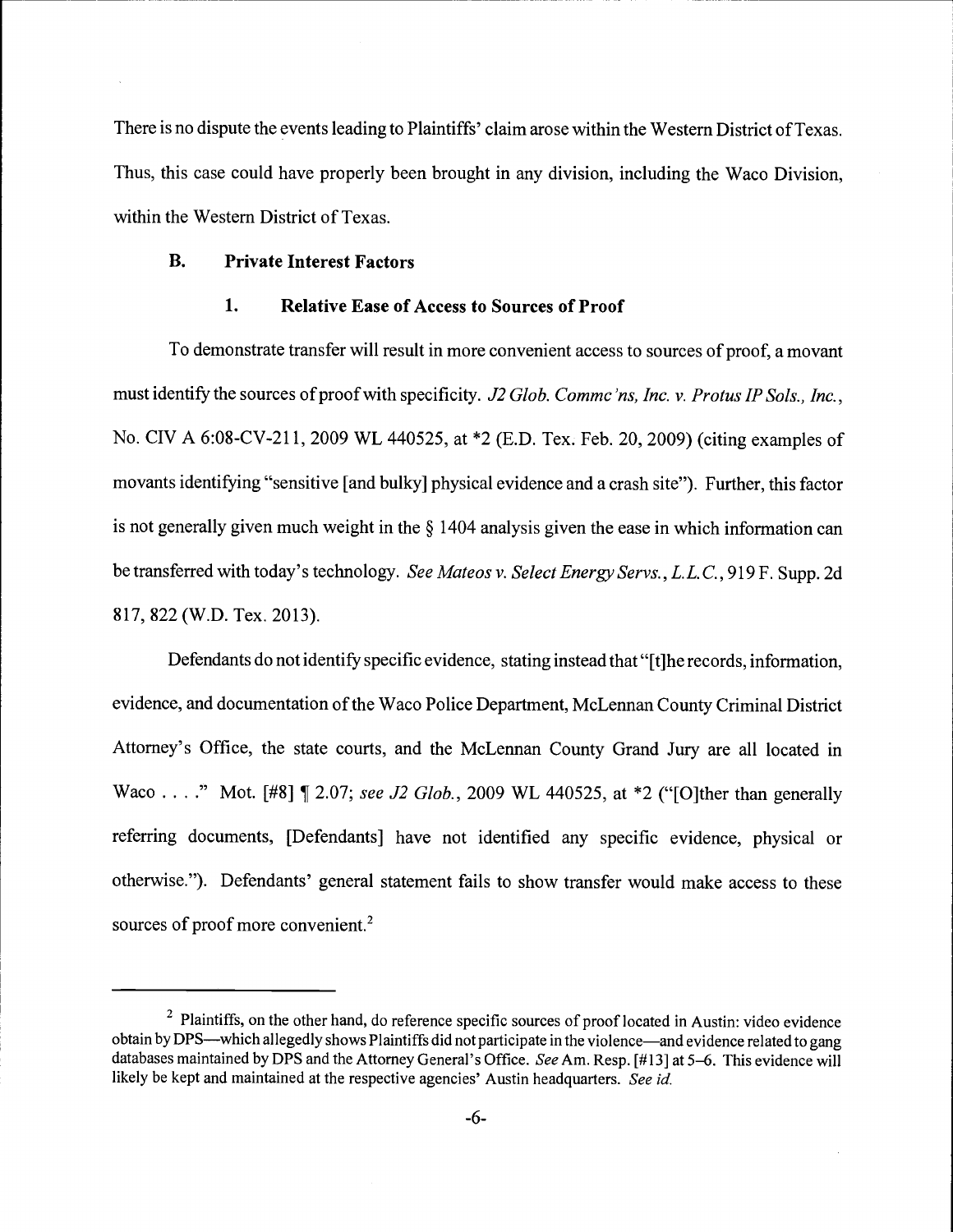Because Defendants have not specified any reason why transferring this case to the Waco Division would make access to particular sources of proof more convenient, the Court finds this factor is neutral.

## 2. Availability of Compulsory Process

The second factor refers to Federal Rule of Civil Procedure 45, which addresses the court's subpoena power. Under that Rule, the court can compel a person to aftend a trial, hearing, or deposition within 100 miles of where the person resides, is employed, or regularly transacts business. FED. R. CIV. P. 45(c)(1)(A). The court can also require parties or party officers to attend a trial, hearing, or deposition anywhere in the state where the person resides, is employed, or regularly conducts business. FED. R. CIV. P.  $45(c)(1)(B)(i)$ . Finally, the court can require a nonparty witness to travel more than 100 miles within the state where they reside, are employed, or regularly transact business only if they would not, as a result, incur "substantial expense." FED. R. Civ. P.  $45(c)(1)(B)(ii)$ .

Defendants argue transfer is warranted because Defendants and potential nonparty witnesses, including "law enforcement officers, prosecutors,.. . judicial personnel," and eye-witnesses, reside in McClennan County within the Waco Division's subpoena power. Mot. [#8] ¶ 2.08. But Plaintiffs claim the majority of potential nonparty witnesses do not reside in the Waco area. See Am. Resp. [#13] at 3-5. Rather, of the 244 bikers who were arrested or detained, 24 reside in counties served by the Austin Division and 159 reside in counties served by the Southern District of Texas, the Northern District of Texas, and the Eastern District of Texas. See id. at 4. Plaintiffs also allege law enforcement officials involved in the investigation came from around the state, including Austin. See id. at 5, 10 ("DPS officers from Austin outnumber Waco DPS officers almost 2 to 1.").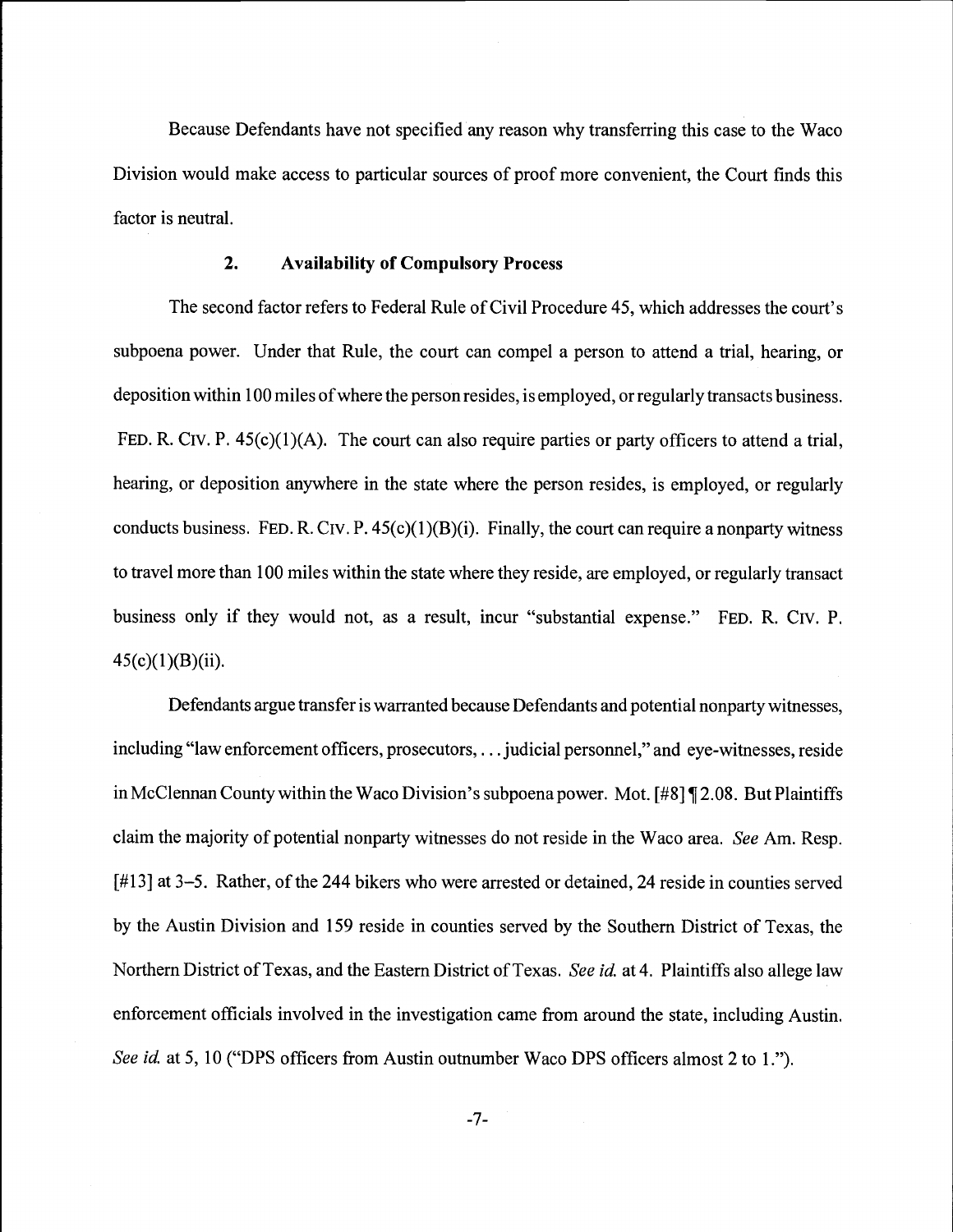Party witnesses fall within both the Austin and Waco Divisions' subpoena power under Rule  $45(c)(1)(B)(i)$ : Plaintiffs and Defendants reside in Texas and thus can be required to attend a trial anywhere in Texas. See FED. R. CIV. P.  $45(c)(1)(B)(i)$ . Similarly, the scale is likely balanced with regard to nonparty witnesses. The Waco and Austin Division will both have power to compel some nonparty witnesses who live within 100 miles or who will not incur "substantial expense," but not others.<sup>3</sup> See FED. R. CIV. P.  $45(c)(1)(A)$ , (B)(ii). Thus, the Court finds this factor is neutral.

# 3. Cost of Attendance for Willing Witnesses

"When a movant claims that transfer is warranted for the convenience of witnesses, the movant must specifically identify the key witnesses and outline the substance of their testimony." Mateos, 919 F. Supp. 2d at 823 (internal quotations and citation omitted). Courts generally apply the 100-mile rule when evaluating this factor: "[w]hen the distance between an existing venue for trial of a matter and a proposed venue under  $\S$  1404(a) is more than 100 miles, the factor of inconvenience to witnesses increases in direct relationship to the additional distance to be traveled." In re Volkswagen I, 371 F.3d at 204–05. Yet this factor can be neutral if the transferee division is not a convenient forum for all witnesses. J2 Glob., 2009 WL 440525, at \*4.

Neither party submitted a list of key witnesses with summaries of those witnesses' relevant knowledge. Defendants broadly state, "Defendants and many witnesses reside within the Waco Division and will have to travel to Austin from the Waco area each day to attend trial, and/or incur the expense of lodging to stay in Austin...." Mot.  $[#8] \P 4.04$ . But Plaintiffs have alleged the

 $3$  Neither party provides a list of potential nonparty witnesses or their addresses. Thus, the Court's analysis rests on the resident data provided by Plaintiffs, showing how many bikers and DPS officers reside in cities and/or areas throughout Texas (i.e. Houston, East Texas). See Am. Resp. [#13] at 3-5. The Court acknowledges this data does not allow for precise application of the 100-mile rule.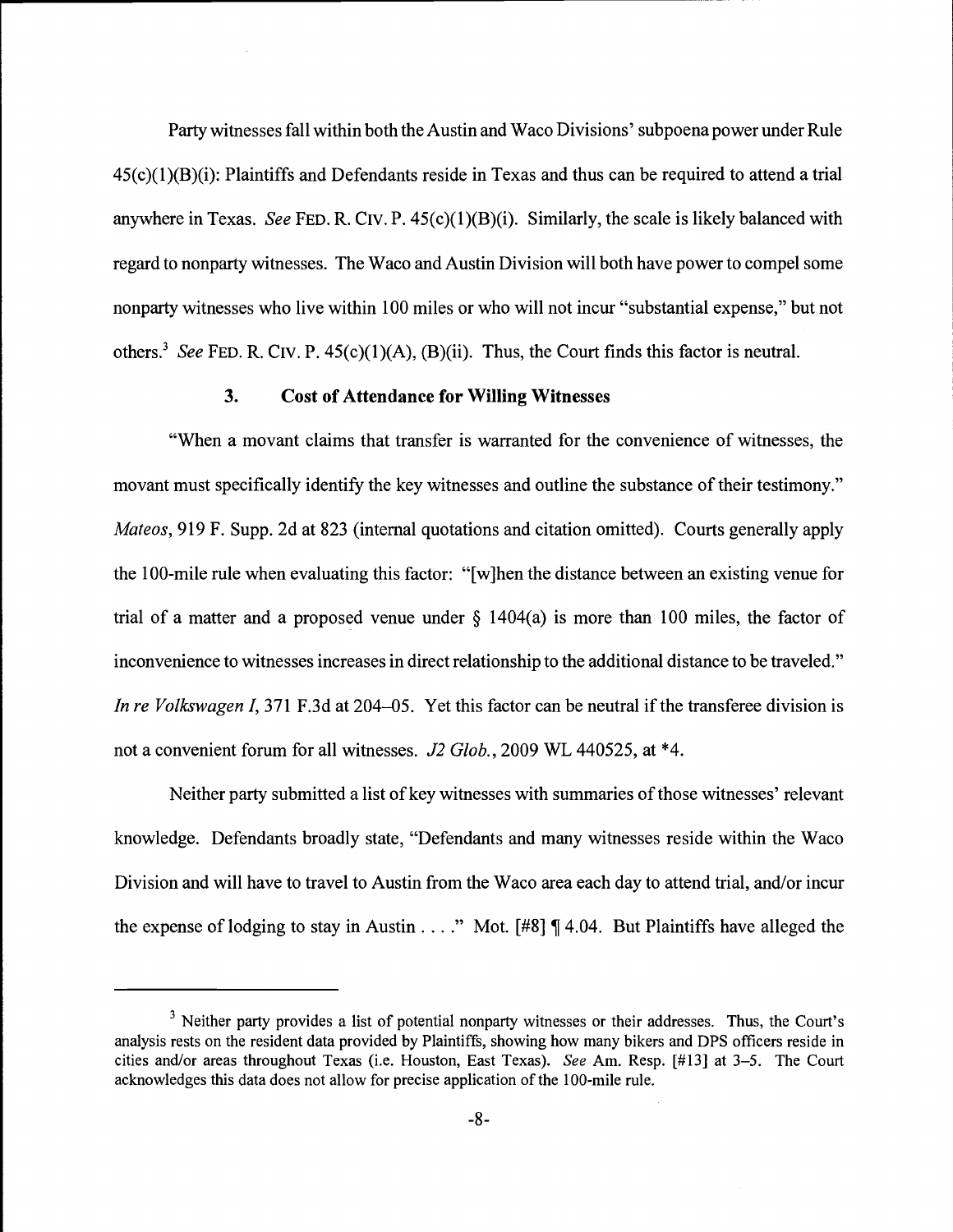majority of potential nonparty witnesses reside outside of Waco in counties across the state. See Am. Resp. [#13] at 3-5. Many of these witnesses will be similarly inconvenienced if this case is heard in Waco. Either forum, then, will be inconvenient for some witnesses.

Defendants argue the requirement to identify specific material witnesses is not part of the venue statute and such a requirement in this case, where "much of the information is part of ongoing criminal investigations and prosecutions," "would require the law enforcement officers or prosecutors sued to file in the public record information protected under the law enforcement privilege in order to obtain a transfer of venue." Mot. [#8] ¶ 1. The Court agrees the venue statute does not explicitly state such a requirement. See 28 U.S.C. § 1404. Numerous district courts within Texas, however, have addressed a defendant's identification of key witnesses while analyzing this factor. See, e.g., Tapia v. Dugger, No. CIVA SAO6-CA-0147-XR, 2006 WL 2620530, at \*4 (W.D. Tex. Sept. 7, 2006) ("The moving party must specifically identify the witnesses and outline the substance of their testimony."); Dupre v. Spanier Marine Corp., 810 F. Supp. 823, 825 (S.D. Tex. 1993) ("[TIthe moving party must do more than make a general allegation that certain key witnesses are needed. . . . The movant must specifically identify the key witnesses and outline the substance of their testimony."); Empty Barge Lines II, Inc. v. Dredge Leonard Fisher, 441 F. Supp. 2d 786, 793 (E.D. Tex. 2006) ("Conclusory allegations are not sufficient—the moving party must identify the key witnesses to be called and present a generalized statement of what their testimony would include.") (internal quotations and citation omitted). Still, the Court acknowledges Defendants' right to protect certain information under the law enforcement privilege. See In re U.S. Dep't of Homeland Sec., 459 F.3d 565, 569 (5th Cir. 2006).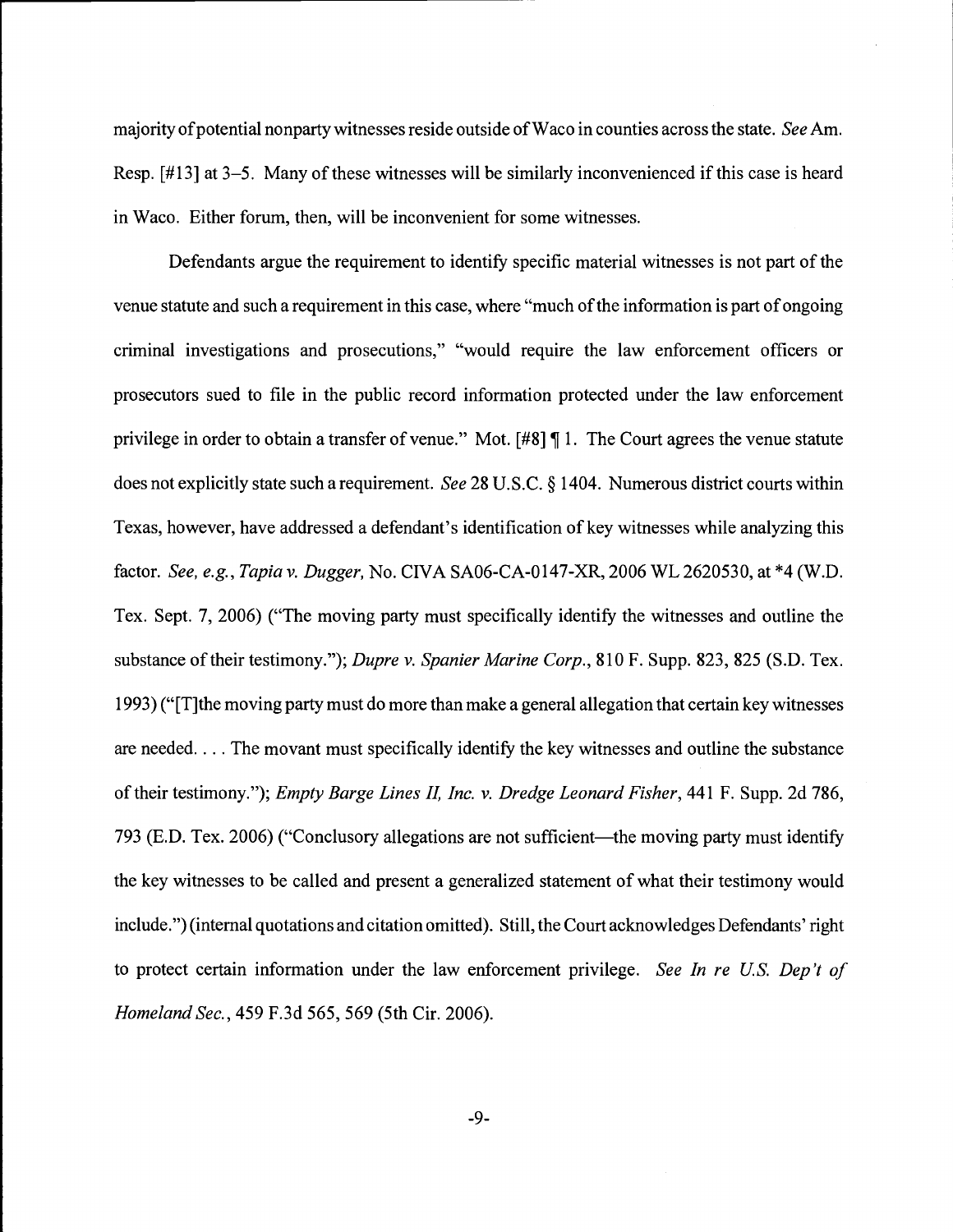But even disregarding Defendants' failure to provide a list of key witnesses, Defendants have not shown the cost of attendance factor weighs in favor of transfer. While Defendants state "[a]lmost all potential law enforcement witnesses and prosecutor witnesses that either side could possibly call to testify reside in McLennan County," Plaintiffs have shown that a number of potential witnesses reside within the Austin Division and other parts of Texas. Mot. [#8] ¶ 1; Am. Resp. [#13] at 3-5. See also Zurich Am. Ins. Co. v. Tejas Concrete & Materials Inc., 982 F. Supp. 2d 714, 726 (W.D. Tex. 2013) ("Although a defendant can assert that the cost of obtaining the attendance of witnesses will be substantially less in the forum it proposes, courts recognize that the chosen forum is rarely the least expensive venue for every individual affiliated with the case."). Therefore, transferring the case to the Waco Division would only shift the burden from the Waco witnesses to the Austin and other Texas witnesses. See id. ("[G]iven that there are likely a substantial number of witnesses in both the Western District of Texas and the Southern District of Texas, the only practical effect of transfer would be to impermissibly shift inconvenience from the moving party to the non-moving party.")

For these reasons, the Court finds Defendants have failed to show transfer to the Waco Division will be more convenient for the witnesses than the Austin Division. This factor is neutral.

### 4. All Other Practical Problems

Defendants assert appearances in the Austin Division of Defendants and Waco law enforcement officers will burden and impair the activities of the Waco Police Department and the Waco Criminal District Attorney's Office. See Mot.  $[#8]$  ¶. 2.11, 4.05. This same argument, however, also applies to the law enforcement officer witnesses who reside in Austin and across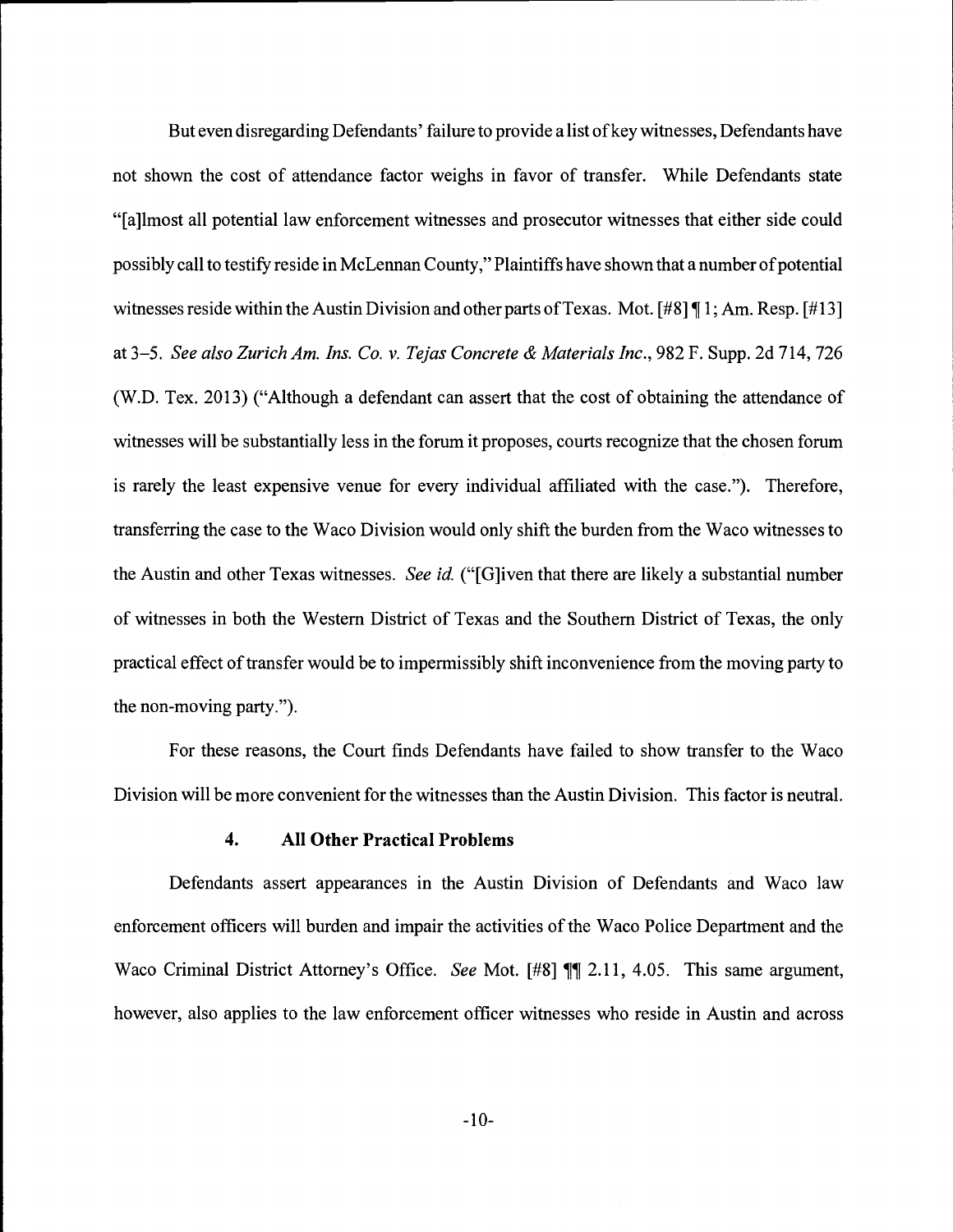Texas. See Am. Resp. [#13] at 4-5. The Court finds this argument does not weigh in favor of transfer.

Plaintiffs suggest a jury pool in the Waco Division will be unfairly biased due to the publicity surrounding the shooting. See id. at 6-8, 13-14, 16. Indeed, there is no denying the extensive public coverage of this incident, especially with regard to the underlying criminal case.<sup>4</sup> The Court agrees with Defendants, however, that this is not the appropriate time for the Court to determine whether pretrial publicity has unfairly prejudiced or tainted the jury. See Broussard v. State Farm Fire  $\&$ Cas. Co., 523 F.3d 618, 631 (5th Cir. 2008) (describing district judge's decision to reserve ruling on motion to transfer venue until he conducted voir dire to determine if publicity unfairly prejudiced the jury.); Davis v. City of Fort Worth, No. 3:14-CV-1698-D, 2014 WL 2915881, at \*5 (N.D. Tex. June 25, 2014) (finding a tainted jury was not a reason to decline to transfer the case); Thurmond v. Compaq Computer Corp., No. 1:99-CV-0711(TH), 2000 WL 33795090, at \*13 (E.D. Tex. Mar. 1, 2000) ("[V]oir dire is the cure for any [jury] 'bias' that may result from exposure to pre-trial publicity.") (internal citation omitted). Thus, the Court finds the existence of pretrial publicity does not weight in favor or against transfer.

In sum, Defendants have failed to show any of the private factors weight in favor of transfer to the Waco Division.

## C. Public Interest Factors

## 1. Administrative Difficulties Flowing from Court Congestion

Defendants state, "based on the discussions had during a previous hearing it appears that the Austin Division is significantly more congested than the Waco Division and that, therefore, this factor weighs in favor of transfer." Mot. [#8] ¶ 4.06. Defendants do not cite a particular hearing or

 $\frac{4}{1}$  It is likely that no court will be able to determine the impartiality of a jury pool until the underlying criminal proceeding has been resolved.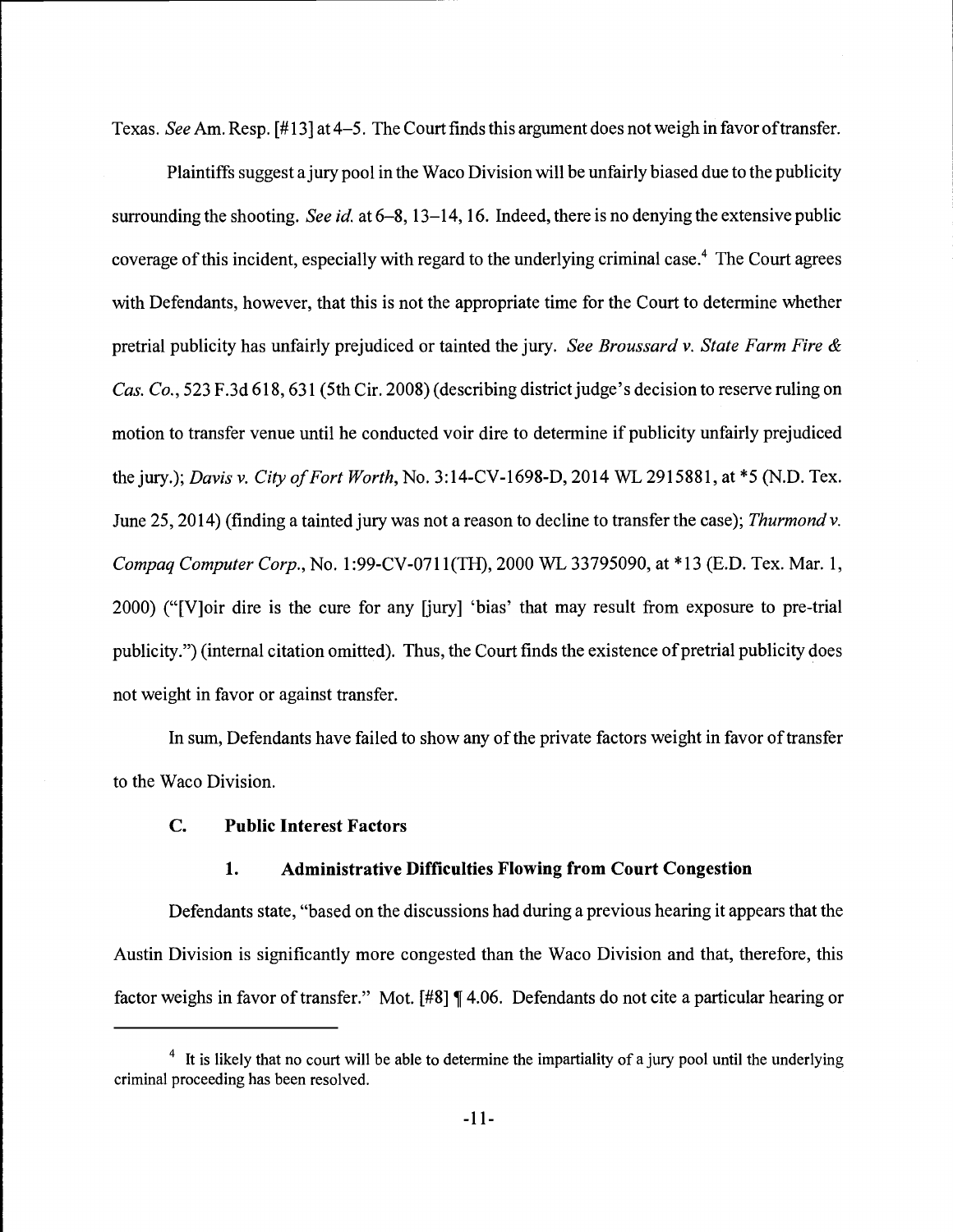any specific testimony. The Court concludes that data is not available to compare administrative difficulties between divisions within the Western District of Texas. Cf. Rosemond v. United Airlines, Inc., No. CIV.A. H-13-2190, 2014 WL 1338690, at \*4 (S.D. Tex. Apr. 2, 2014) (comparing the median time interval from filing of case to disposition between district courts). Thus, the Court finds this factor is neutral.

# 2. Local Interest in Having Localized Interests Decided at Home

Both the Austin and Waco Divisions have a local interest in adjudicating a case that involves and affects residents from both cities as well as other parts of the state. The tragic events at the Twin Peaks restaurant have undoubtedly impacted communities throughout Texas where detained or arrested bikers and the law enforcement officials involved in the investigation reside. See Am. Resp. [#13] at 3-6. Some of these areas are served by the Austin Division, some by the Waco Division, and some by neither. Because both divisions have an interest in adjudicating this case, this factor is neutral.

### 3. Familiarity of the Forum with the Law that Will Govern the Case

Neither division is more or less familiar with the law that will govern this case. This factor is also neutral.

#### 4. Avoidance of Unnecessary Problems of Conflict of Laws

This case does not involve any conflict of laws issues that would make this case better suited for either the Austin or Waco Division. This factor is neutral.

#### Conclusion

The Court finds, based on its analysis of both private and public interest factors, the Austin Division is just as convenient to the parties and witnesses than the Waco Division. Because